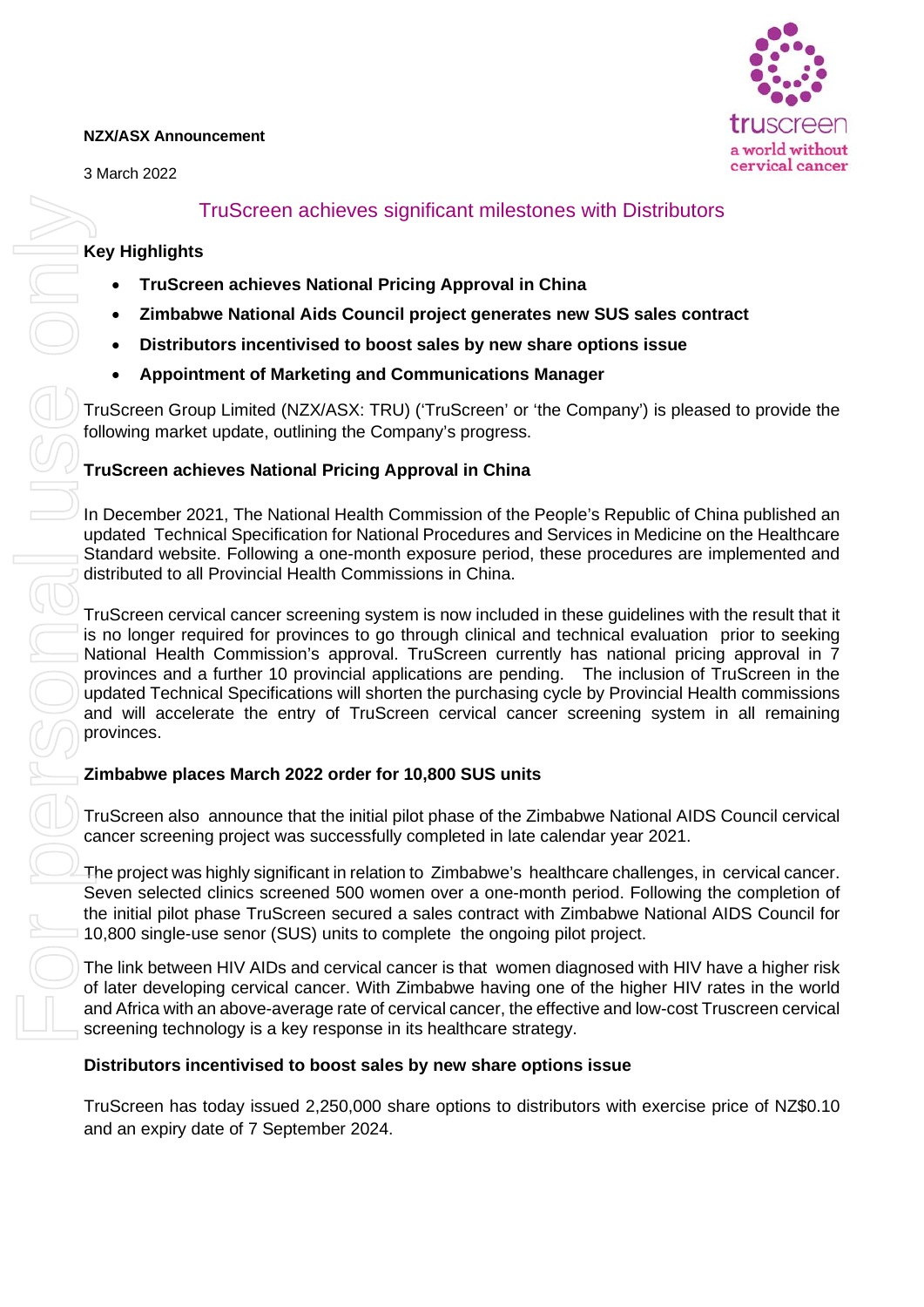

The share options were approved by shareholders at the annual shareholders meeting on 7 September 2021 and issued to seven international distributors. This initiative together with regular distributor conferences are designed to build the TruScreen distributor community, enabling distributors to share and leverage off each other's success. In the process, further aligning their interests with TruScreen.

# **Appointment of Marketing and Communications Manager**

TruScreen recently appointed Hubert Chan, a senior marketing executive with 15+ years' experience in the medical device field, as its Marketing & Communications Manager.

During his time working in the medical device market segment, Hubert held a number of global head office-, regional- and national-based positions located in Australia, USA, Switzerland and UK. These roles specialised in pre-launch, launch and post-launch activities for a range of medical device products, including cochlear implants, orthopaedics, wound management, endoscopy, and surgical instruments.

Hubert holds a Master of Business Administration from the Australian Graduate School of Management and a Bachelor of Medical Science (Honours) from the University of Sydney.

Hubert's skills and experience will drive the Company in marketing strategy, product lifecycle management and global medical device markets, as the Company further expands the geographic footprint. The TruScreen technology is ideal for communities unable to access conventional, laboratory dependent, and other screening methods.

**TruScreen CEO Juliet Hull said:** *"The ability of TruScreen to accelerate pricing approvals in all provinces of China is a major step forward in our key market. The Zimbabwe contract is also a validation of the concerted efforts of TruScreen and its distributor network to expand to target markets overseas.* 

*With an eye to continued growth in our revenue base, we are pleased to launch the international distributor-specific share options plan that incentivises distributors to bolster TruScreen product sales.*

*Finally, I would personally like to welcome Hubert to the TruScreen team. He will be a key asset as the Company continues to grow its geographic footprint."*

This announcement has been approved by the Board.

-ENDS-

For more information, visit [www.truscreen.com](http://www.truscreen.com/) or contact:

Juliet Hull Chief Executive Officer [juliethull@truscreen.com](mailto:juliethull@truscreen.com) Guy Robertson Chief Financial Officer [guyrobertson@truscreen.com](mailto:guyrobertson@truscreen.com) Julia Maguire Investor Relations [julia@thecapitalnetowrk.com.au](mailto:julia@thecapitalnetowrk.com.au) +61 2 8999 3699